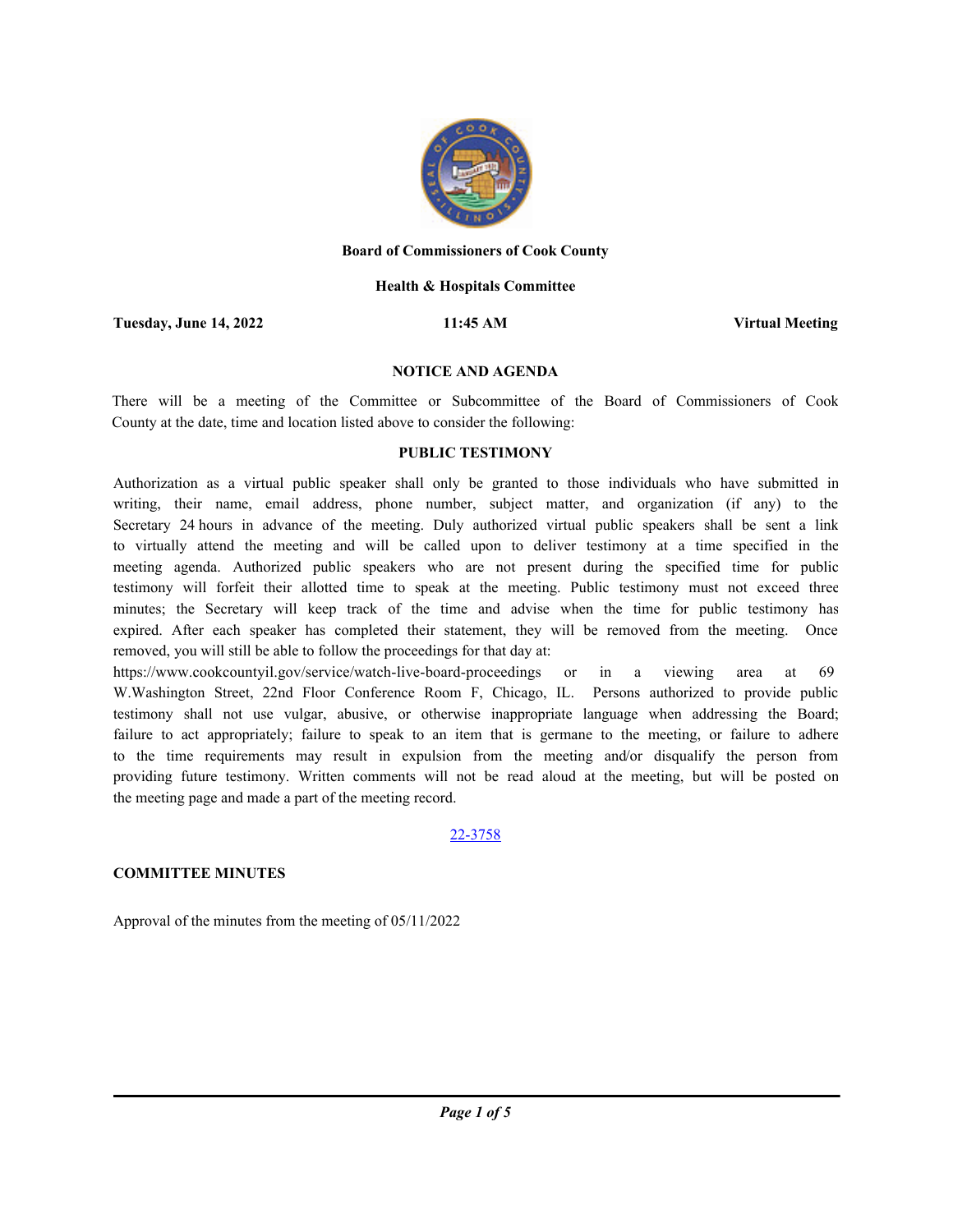# 21-0541

**Sponsored by:** DENNIS DEER, DONNA MILLER, SCOTT R. BRITTON, JOHN P. DALEY, BRIDGET DEGNEN, LARRY SUFFREDIN, FRANK J. AGUILAR, ALMA E. ANAYA, LUIS ARROYO JR, BRIDGET GAINER, BRANDON JOHNSON, BILL LOWRY, STANLEY MOORE, KEVIN B. MORRISON, SEAN M. MORRISON, PETER N. SILVESTRI and DEBORAH SIMS, Cook County Board of Commissioners

# **SUBMITTING A PROPOSED SUBSTITUTE TO FILE #21-0541 (Health and Hospitals Committee 1/26/2021)**

## **PROPOSED RESOLUTION**

# **REQUESTING A MEETING OF THE COOK COUNTY HEALTH AND HOSPITALS COMMITTEE TO RECEIVE AN UPDATE FROM THE COOK COUNTY DEPARTMENT OF PUBLIC HEALTH ON THEIR COVID-19 MASS IMMUNIZATION PLANS IN SUBURBAN COOK COUNTY**

**WHEREAS,** on January 27, 2020, the United States Secretary of Health and Human Services declared that COVID-19, a respiratory illness spread by close contact through respiratory droplets, presents a public health emergency, and the World Health Organization characterized the COVID-19 outbreak as a pandemic on March 11, 2020; and

**WHEREAS,** COVID-19 continues to be a serious threat across the U.S. and Cook County, and

**WHEREAS,** many hospitals across the U.S. already have a higher load of COVID-19 patients than ever before since the pandemic began, and the director of the Centers for Disease Control and Prevention (CDC), Dr. Robert Redfield, warned last month that the next few months of the pandemic would be among "the most difficult in the public health history of this nation" and;

**WHEREAS,** as of January 19, 2021 there have been 194,898 confirmed cases of SARS-CoV-2 in Suburban Cook County under the jurisdiction of the Cook County Department of Public Health with 3,639 reported deaths; and

**WHEREAS,** on December 11, 2020, the FDA approved emergency use authorization of the Pfizer COVID-19 vaccine; and

**WHEREAS,** on December 18, 2020, the FDA authorized the emergency use of the Moderna COVID-19 Vaccine in individuals 18 years of age or older; and

**WHEREAS,** the approval has quickly ramped up the federal government's distribution of the potentially lifesaving vaccine to 64 states, territories and major cities across the nation; and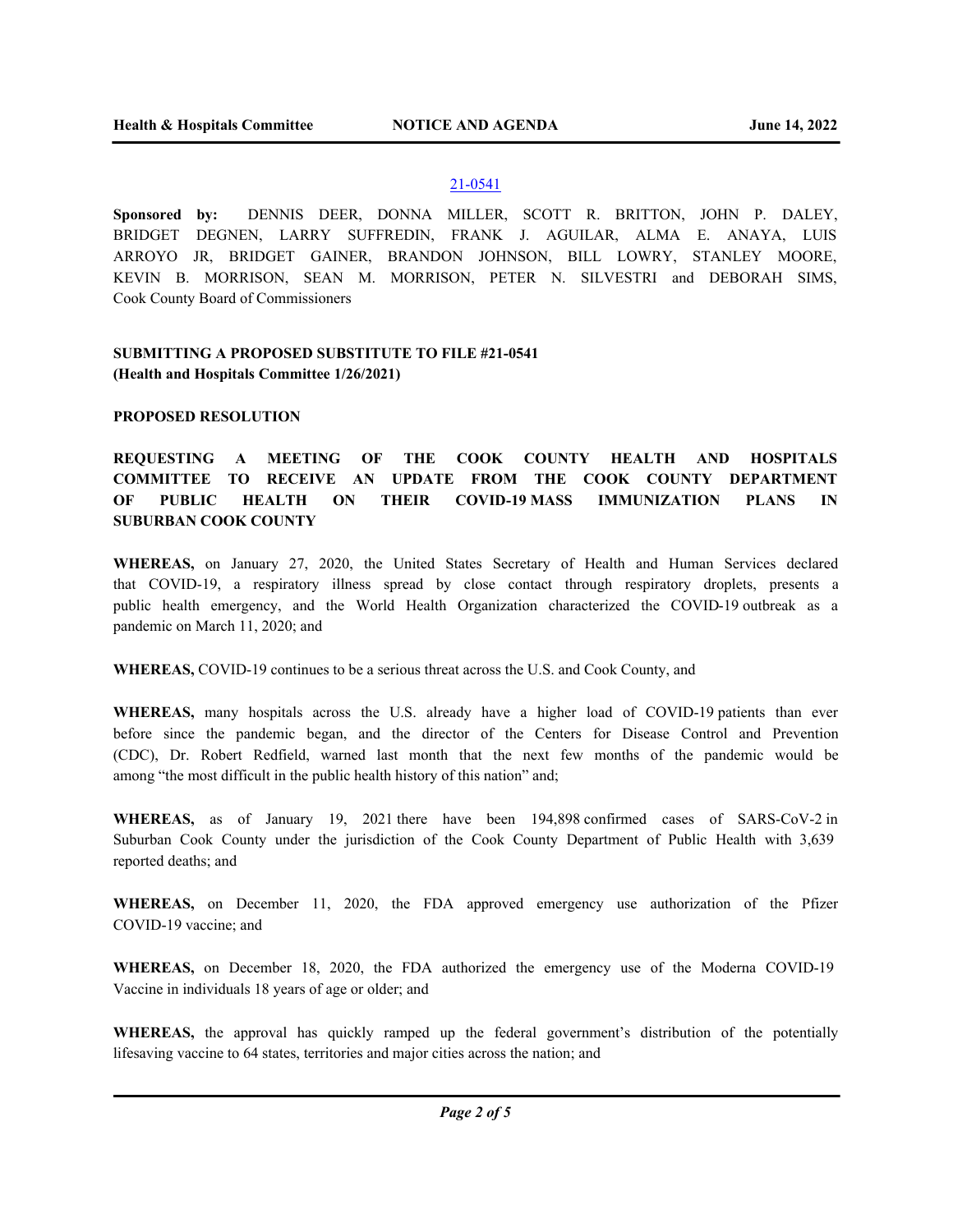**WHEREAS,** initial doses of Pfizer's vaccine have been limited as manufacturing increases, with priority given to health-care workers and nursing homes first, but with subsequent phases the distribution will become available to a wider portion of the populace; and

**WHEREAS,** the Cook County Department of Public Health (CCDPH) is the Illinois certified local health department for suburban Cook County, Illinois, with the exception of Evanston, Skokie, Oak Park, and Stickney Township, serving 127 municipalities; and

**WHEREAS,** the Cook County Department of Public Health (CCDPH) working alongside the Cook County Department of Emergency Management and Regional Security is charged with making the COVID-19 vaccine available to people in CCDPH's jurisdiction of suburban Cook County; and

**WHEREAS,** CCDPH is working with partners at all levels, including hospitals, health care providers and community leaders, to develop flexible and responsive COVID-19 vaccination programs that can accommodate different vaccines; and

**WHEREAS,** it is paramount that as the vaccines become more readily available we work together and take advantage of all available resources in order to effectively administer the difficult and complex task of mass immunization so that we can overcome this healthcare crisis and look towards recovery; and

**WHEREAS,** equally important will be to ensure the vaccines are distributed in an equitable fashion, prioritizing those areas and residents of the county that have been most impacted by COVID-19 as a result of longstanding disparities in healthcare system access and delivery.

**NOW THEREFORE, BE IT RESOLVED,** that the Cook County Health and Hospitals Committee convene a meeting to discuss the Cook County Department of Public Health's COVID-19 vaccination planning for Suburban Cook County; and

**BE IT FURTHER RESOLVED,** that the Cook County Department of Public Health and any other identified Cook County entity involved in Cook County COVID-19 response will provide a monthly COVID-19 update to the Cook County Health and Hospitals Committee. This will include but not be limited to their COVID-19 vaccine plans, contract tracing plans and any other pertinent information regarding COVID-19 for Suburban Cook County.

**Legislative History :** 12/17/20 - Board of Commissioners - refer to the Health & Hospitals Committee **Legislative History :** 1/26/21 - Health & Hospitals Committee - accept as substituted **Legislative History :** 1/26/21 - Health & Hospitals Committee - recommend for approval as substituted **Legislative History :** 1/26/21 - Health & Hospitals Committee - reconsider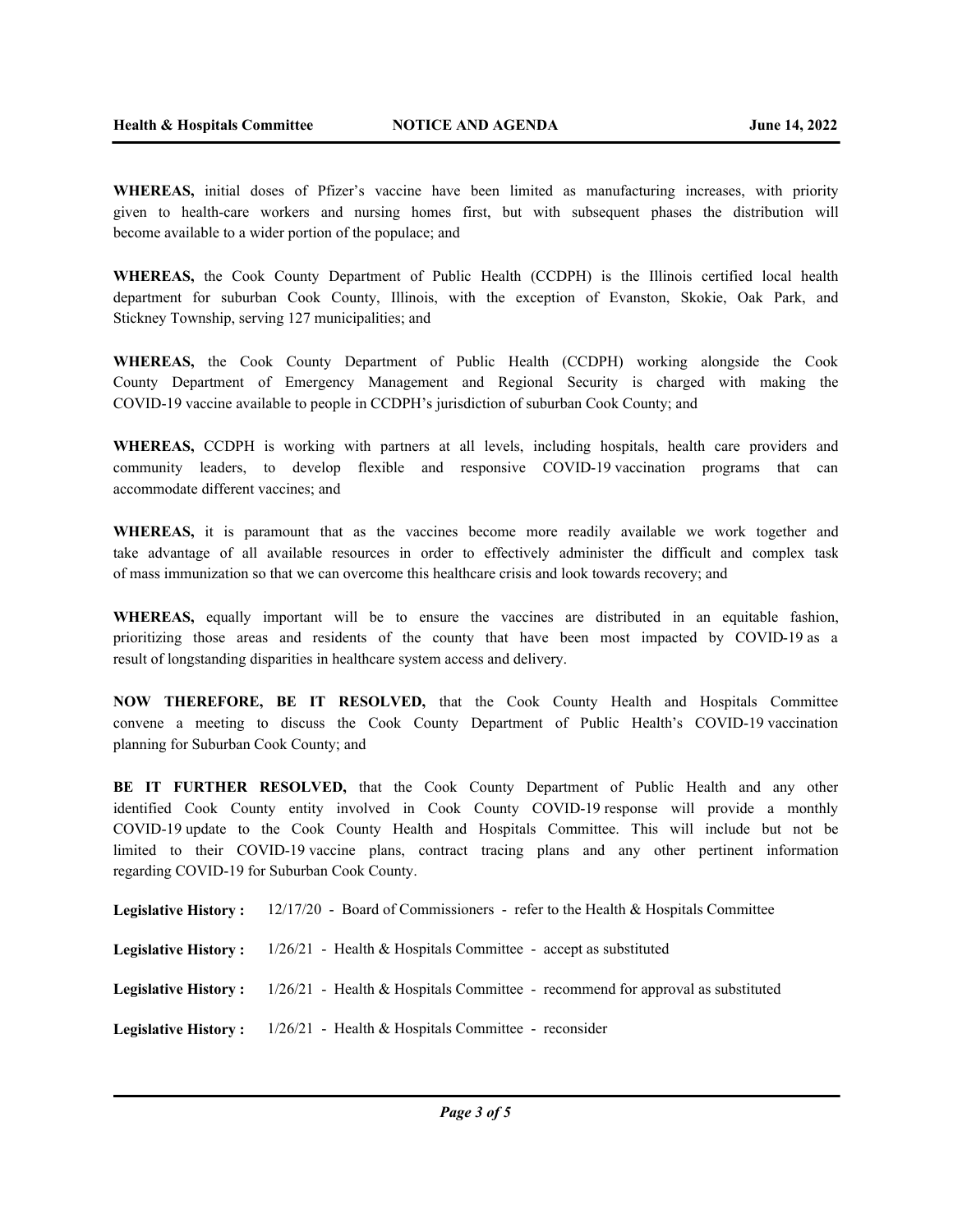| <b>Legislative History:</b> | 1/26/21 - Health & Hospitals Committee - recommend for deferral as substituted  |
|-----------------------------|---------------------------------------------------------------------------------|
| <b>Legislative History:</b> | 1/28/21 - Board of Commissioners - defer as substituted                         |
| <b>Legislative History:</b> | 2/24/21 - Health & Hospitals Committee - recommend for deferral                 |
| <b>Legislative History:</b> | 3/16/21 - Health & Hospitals Committee - recommend for deferral                 |
| <b>Legislative History:</b> | 4/13/21 - Health & Hospitals Committee - recommend for deferral                 |
| <b>Legislative History:</b> | 4/15/21 - Board of Commissioners - no action taken                              |
| <b>Legislative History:</b> | 5/11/21 - Health & Hospitals Committee - defer                                  |
| <b>Legislative History:</b> | 5/13/21 - Board of Commissioners - no action taken                              |
| <b>Legislative History:</b> | 6/22/21 - Health & Hospitals Committee - recommend for deferral                 |
| <b>Legislative History:</b> | 7/23/21 - Health & Hospitals Committee - recommend for deferral as substituted  |
| <b>Legislative History:</b> | 9/21/21 - Health & Hospitals Committee - defer                                  |
| <b>Legislative History:</b> | 10/5/21 - Health & Hospitals Committee - defer                                  |
| <b>Legislative History:</b> | 10/7/21 - Board of Commissioners - defer                                        |
| <b>Legislative History:</b> | 11/2/21 - Health & Hospitals Committee - recommend for deferral as amended      |
| <b>Legislative History:</b> | 11/4/21 - Board of Commissioners - defer as amended                             |
| <b>Legislative History:</b> | 12/14/21 - Health & Hospitals Committee - recommend for deferral as substituted |
| <b>Legislative History:</b> | 12/16/21 - Board of Commissioners - defer                                       |
| <b>Legislative History:</b> | 1/11/22 - Health & Hospitals Committee - recommend for deferral as substituted  |
| <b>Legislative History:</b> | 1/13/22 - Board of Commissioners - defer as substituted                         |
| <b>Legislative History:</b> | 2/9/22 - Health & Hospitals Committee - recommend for deferral as amended       |
| <b>Legislative History:</b> | 2/10/22 - Board of Commissioners - defer as amended                             |
| <b>Legislative History:</b> | 3/15/22 - Health & Hospitals Committee - recommend for deferral as substituted  |
| <b>Legislative History:</b> | 3/17/22 - Board of Commissioners - defer as substituted                         |